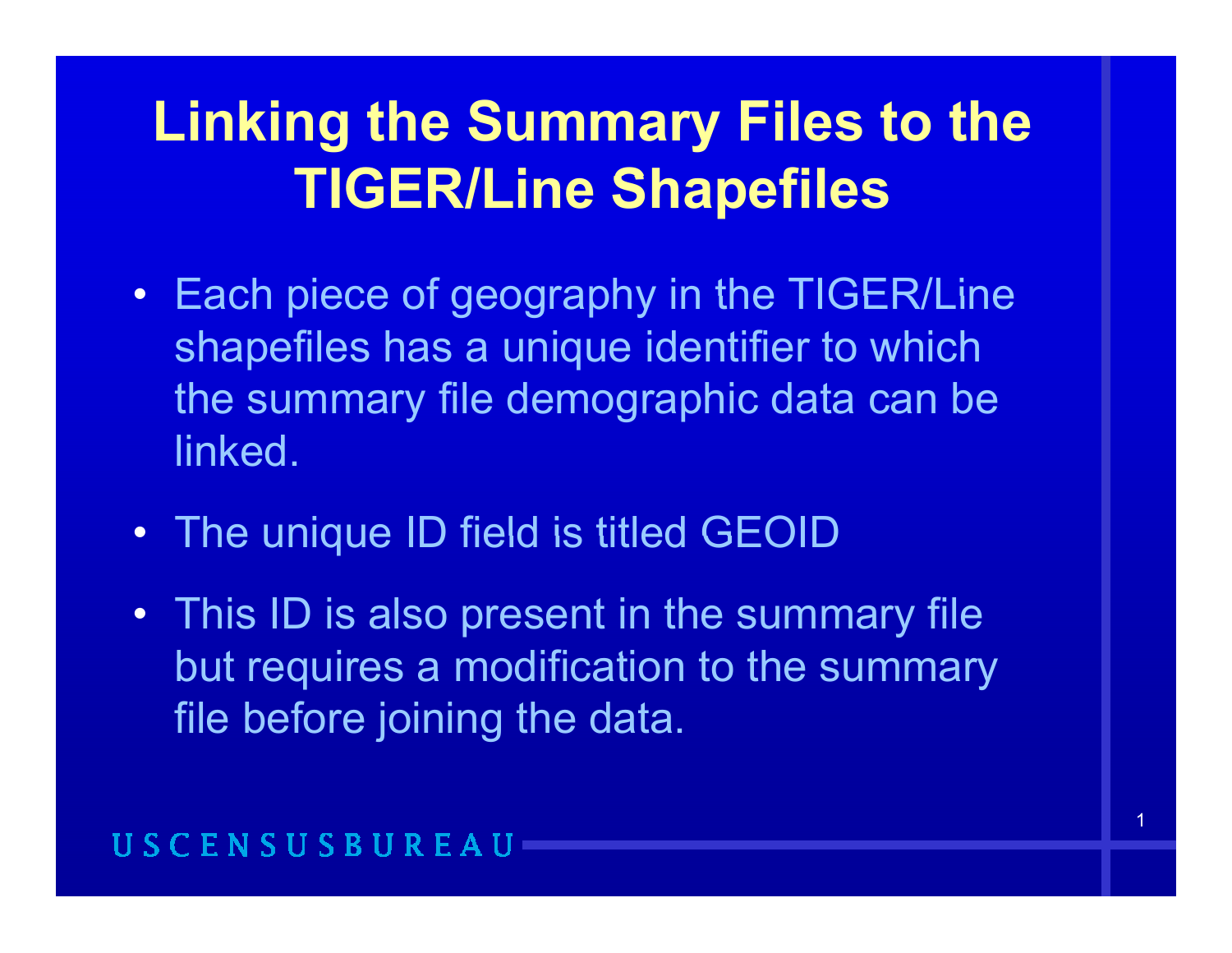- The GEOID in the summary file is embedded within the field titled "Id"
- To generate the GEOID from this field it is necessary to remove all of the characters to the left of and including the " S "
- A simple method for removing these characters is available in Excel.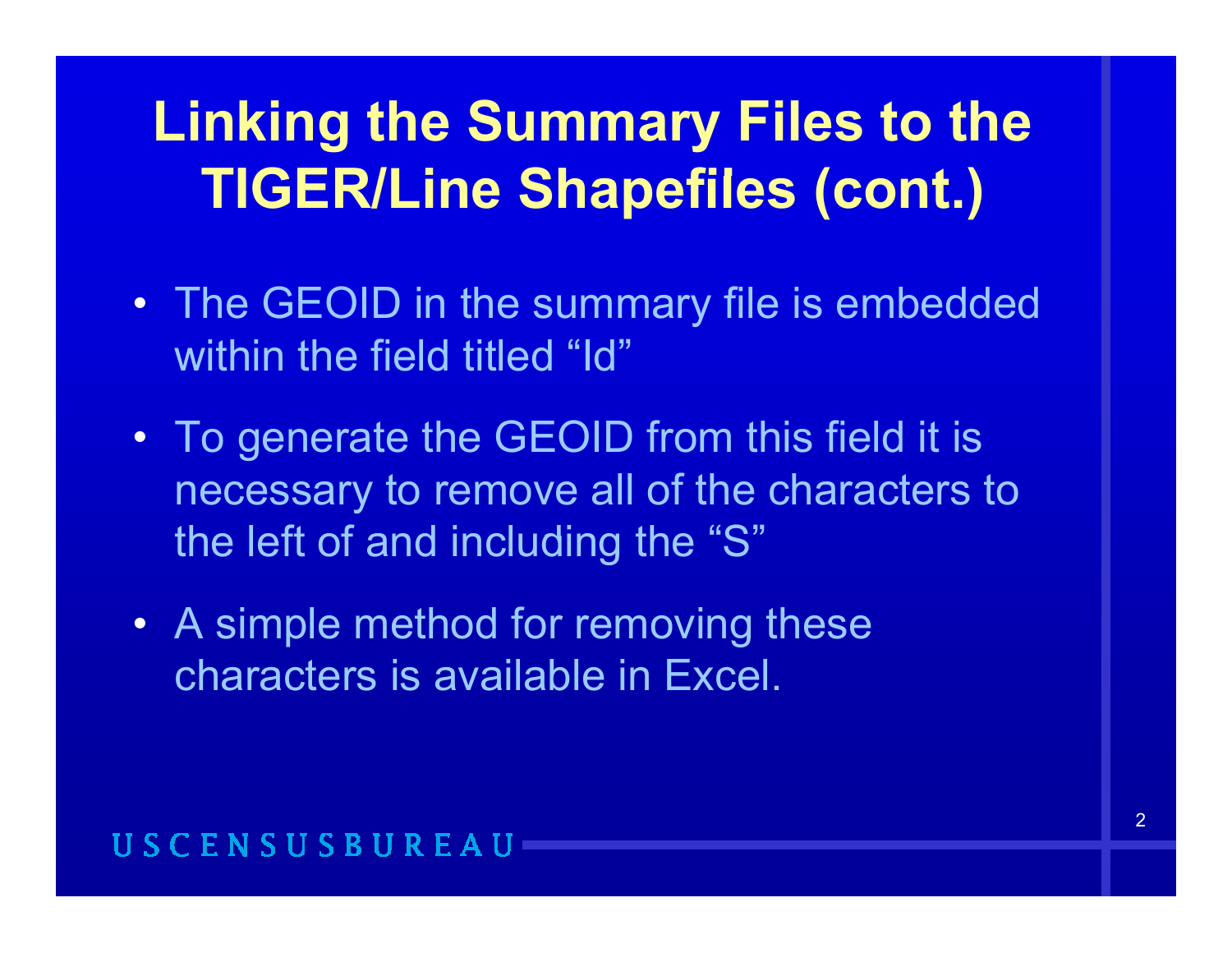Open the file in Excel. (example uses block level data)  $\bullet$ 

|                | A                           | B                    | C      | D                       |                         |                 |
|----------------|-----------------------------|----------------------|--------|-------------------------|-------------------------|-----------------|
|                | lld                         | Geography            | Total: | Total:                  | Total:                  | Total:          |
| $\overline{2}$ |                             |                      |        | Population of one race: | Population of one race: | Populati        |
| 3              |                             |                      |        |                         | White alone             | <b>Black or</b> |
| $\overline{4}$ |                             |                      |        |                         |                         |                 |
| 5              | 1000000US010010201001000    | Block 1000, Block Gr | 16     | 16                      | 13                      |                 |
| 6              | 1000000US010010201001001    | Block 1001, Block Gr | 40     | 40                      | 40                      |                 |
|                | 1000000US010010201001002    | Block 1002, Block Gr | 284    | 281                     | 278                     |                 |
| 8              | 1000000US010010201001003    | Block 1003, Block Gr | 47     | 47                      | 46                      |                 |
| 9              | 1000000US010010201001004    | Block 1004, Block Gr | 18     | 18                      | 18                      |                 |
| 10             | 1000000US010010201001005    | Block 1005, Block Gr | 73     | 73                      | 63                      |                 |
|                | 1000000US010010201001006    | Block 1006, Block Gr | 44     | 44                      | 40                      |                 |
|                | 1000000US010010201001007    | Block 1007, Block Gr | 157    | 157                     | 133                     |                 |
| 13.            | 1000000US010010201001008    | Block 1008, Block Gr | 14     | 11                      | 11                      |                 |
|                | 14 1000000US010010201001009 | Block 1009, Block Gr |        |                         |                         |                 |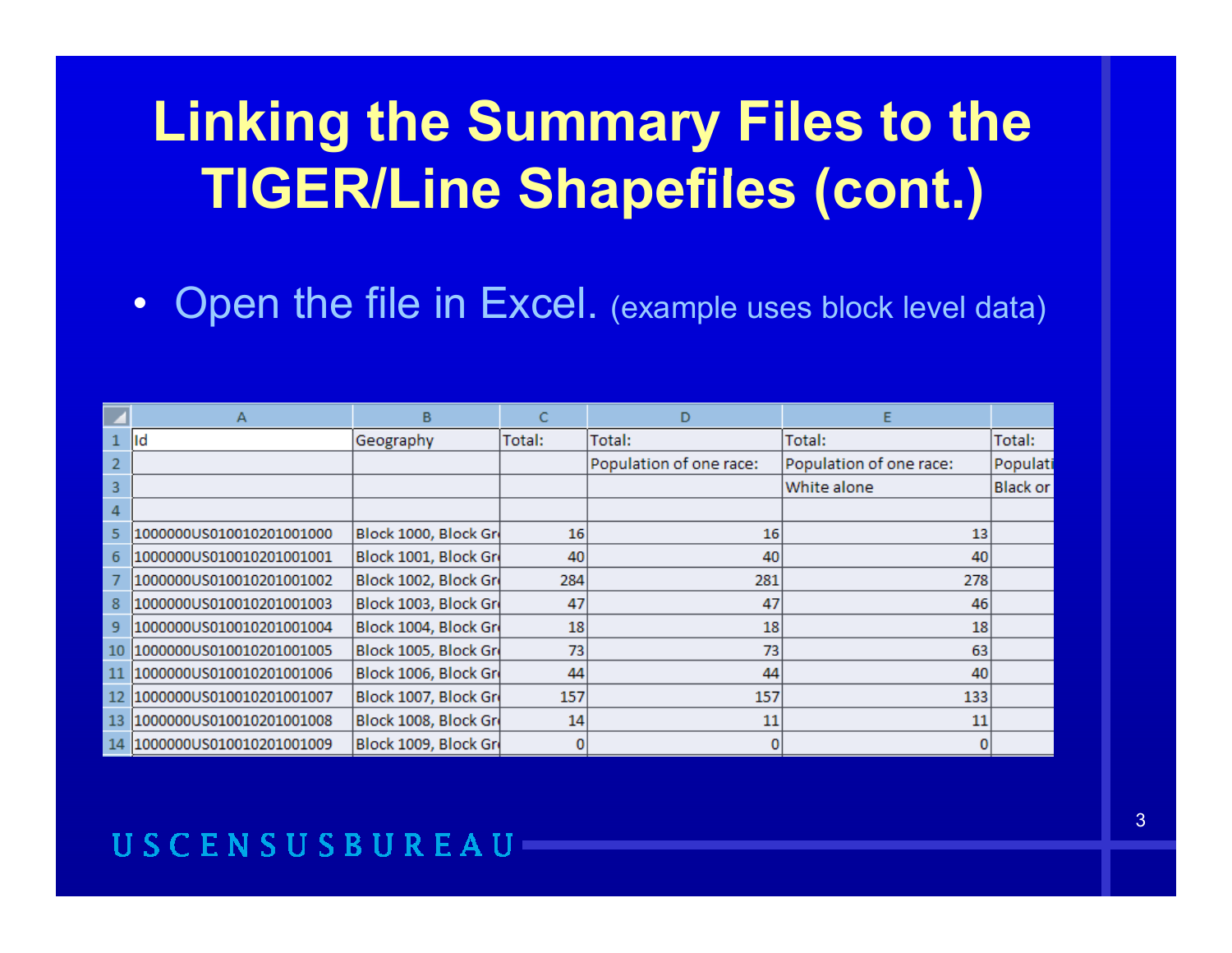• Select the first data column "Id"

|    | ▸ A                         | B                    | C      | D                       | E                       |                 |
|----|-----------------------------|----------------------|--------|-------------------------|-------------------------|-----------------|
|    | Id                          | Geography            | Total: | Total:                  | Total:                  | Total:          |
|    |                             |                      |        | Population of one race: | Population of one race: | Populati        |
| 3  |                             |                      |        |                         | White alone             | <b>Black or</b> |
| 4  |                             |                      |        |                         |                         |                 |
| 5  | 1000000US010010201001000    | Block 1000, Block Gr | 16     | 16                      | 13                      |                 |
| 6  | 1000000US010010201001001    | Block 1001, Block Gr | 40     | 40                      | 40                      |                 |
|    | 1000000US010010201001002    | Block 1002, Block Gr | 284    | 281                     | 278                     |                 |
| 8  | 1000000US010010201001003    | Block 1003, Block Gr | 47     | 47                      | 46                      |                 |
| 9  | 1000000US010010201001004    | Block 1004, Block Gr | 18     | 18                      | 18                      |                 |
| 10 | 1000000US010010201001005    | Block 1005, Block Gr | 73     | 73                      | 63                      |                 |
| 11 | 1000000US010010201001006    | Block 1006, Block Gr | 44     | 44                      | 40                      |                 |
|    | 1000000US010010201001007    | Block 1007, Block Gr | 157    | 157                     | 133                     |                 |
| 13 | 1000000US010010201001008    | Block 1008, Block Gr | 14     | 11                      | 11                      |                 |
|    | 14 1000000US010010201001009 | Block 1009, Block Gr |        |                         |                         |                 |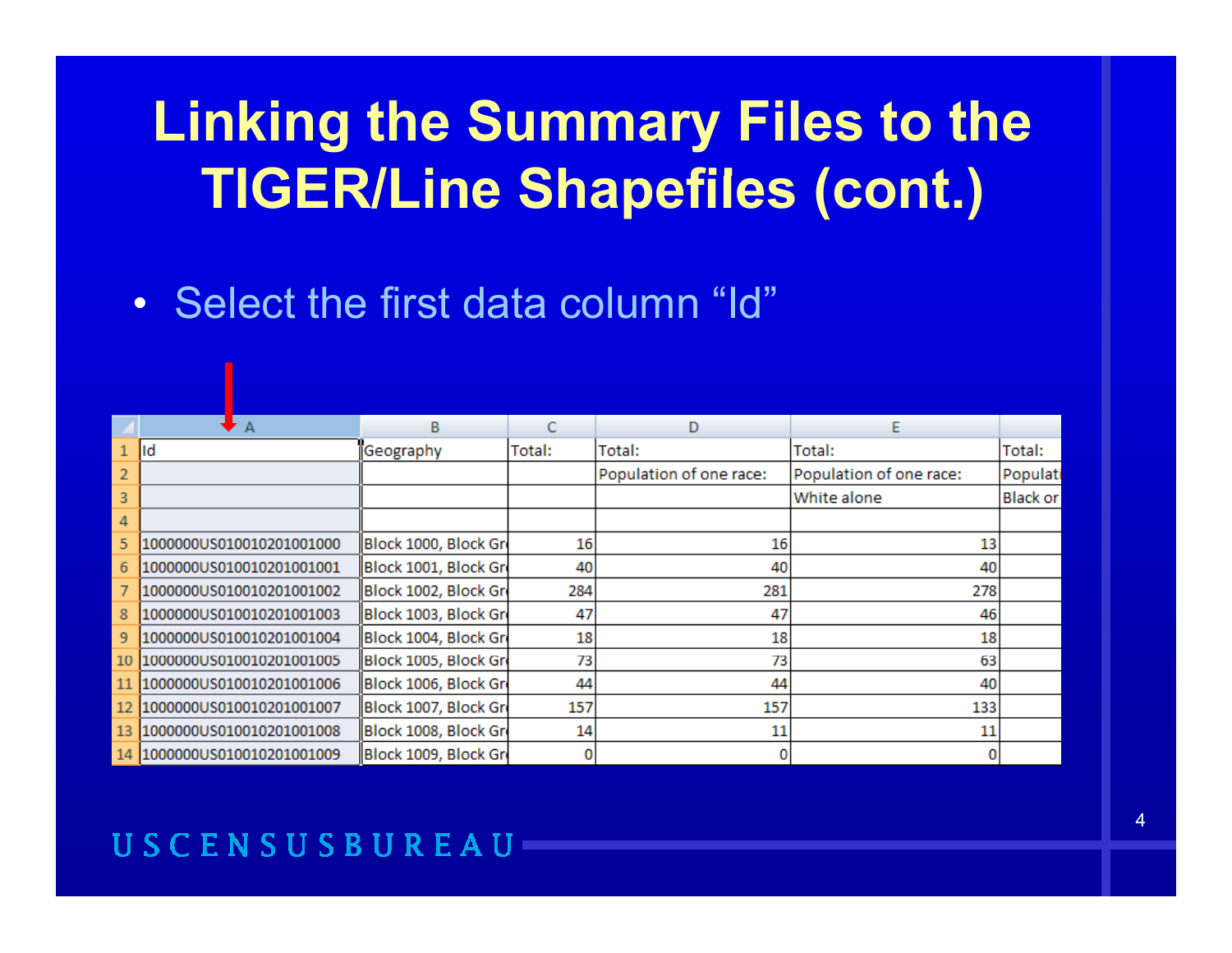Click on the "Data" tab from the top menus  $\bullet$ 

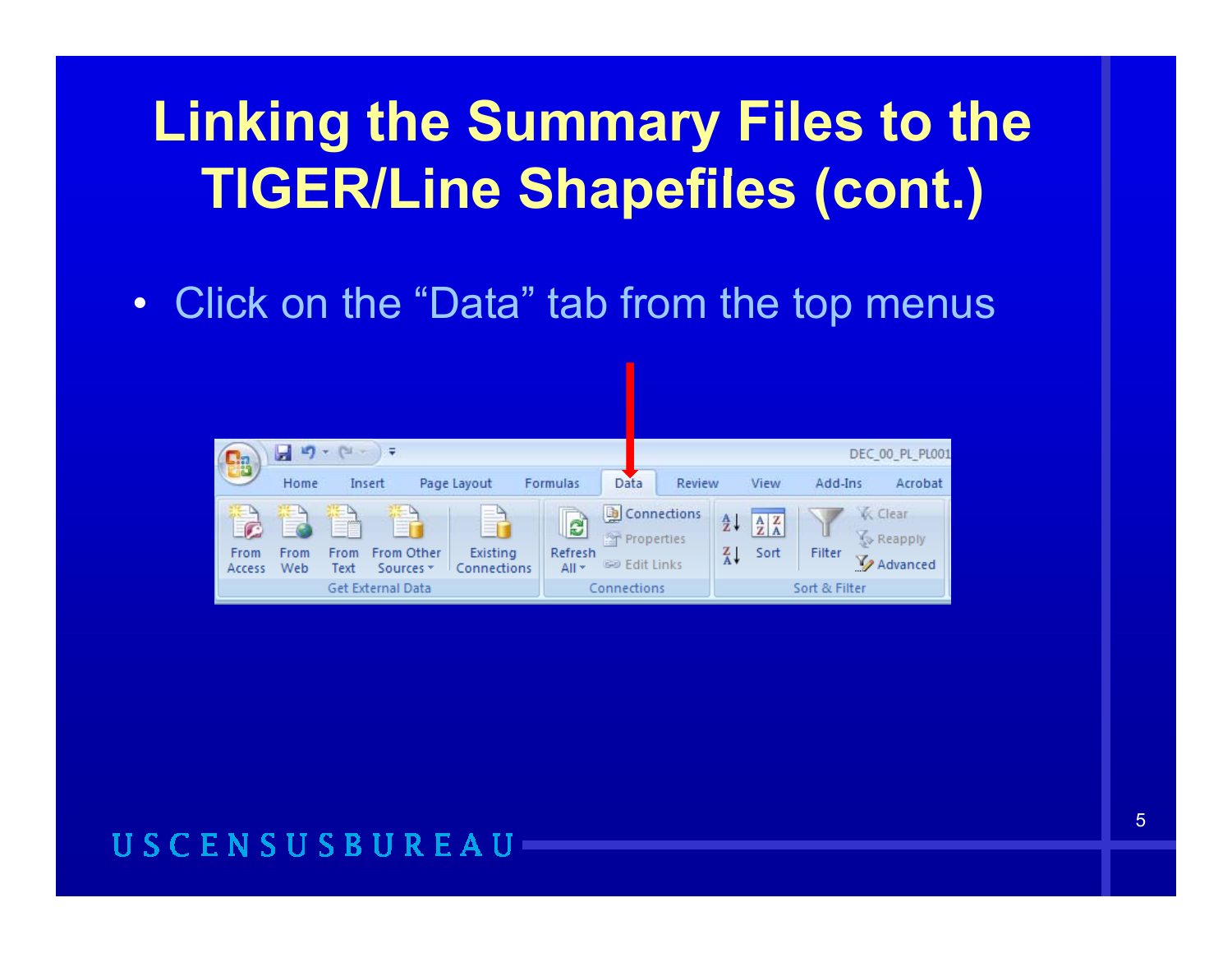### • Choose "Text to Columns" from Data menu



• Select Delimited

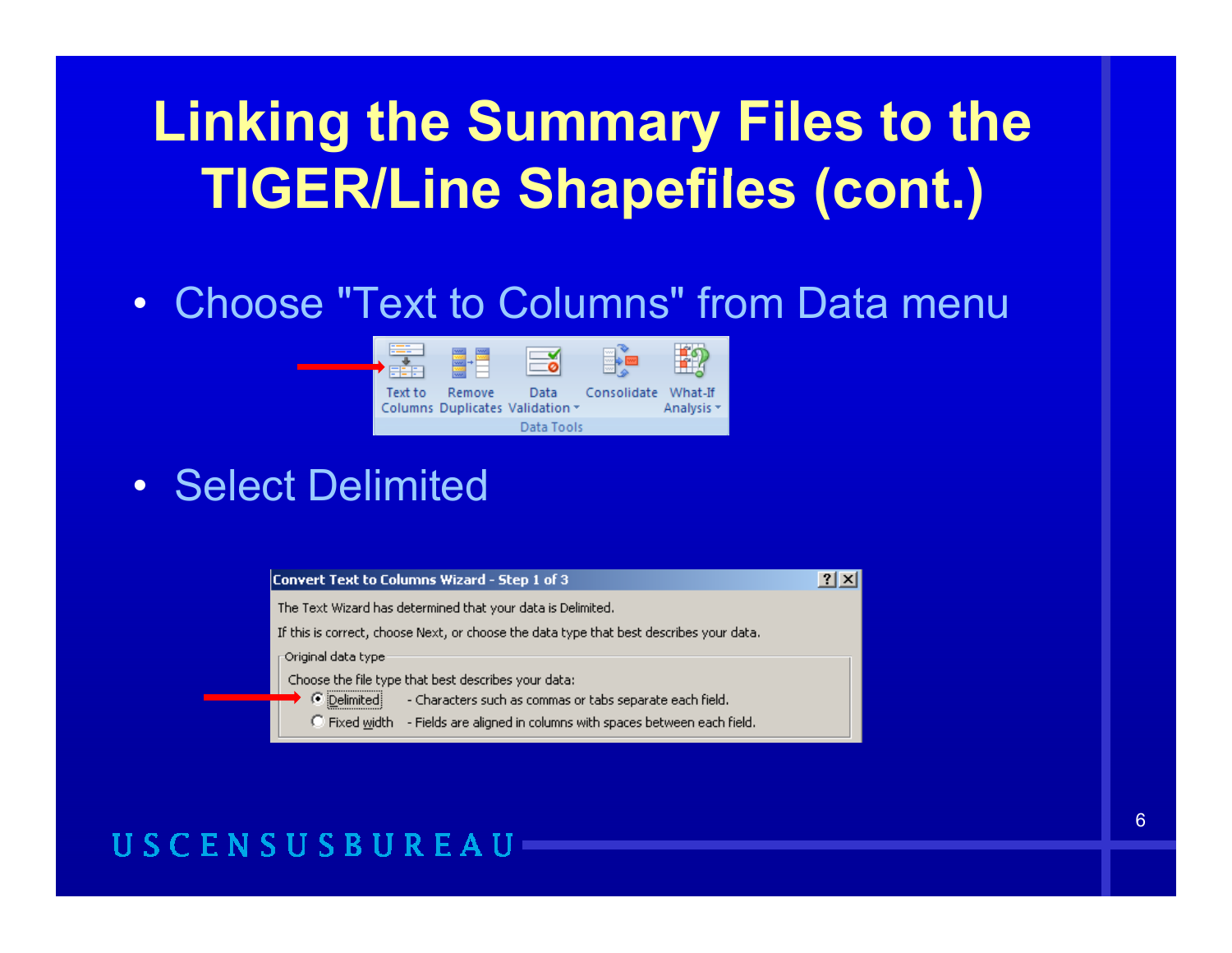### • Setting the delimiter to other: S

| ?<br>Convert Text to Columns Wizard - Step 2 of 3                                                                         |                                     |  |  |  |  |  |  |  |  |  |
|---------------------------------------------------------------------------------------------------------------------------|-------------------------------------|--|--|--|--|--|--|--|--|--|
| This screen lets you set the delimiters your data contains.You can see how your text is affected in<br>the preview below. |                                     |  |  |  |  |  |  |  |  |  |
| <b>Delimiters</b>                                                                                                         |                                     |  |  |  |  |  |  |  |  |  |
| □Iab                                                                                                                      |                                     |  |  |  |  |  |  |  |  |  |
| Semicolon                                                                                                                 | Treat consecutive delimiters as one |  |  |  |  |  |  |  |  |  |
| Comma                                                                                                                     | Text gualifier:                     |  |  |  |  |  |  |  |  |  |
| Space                                                                                                                     |                                     |  |  |  |  |  |  |  |  |  |
| $\overline{\triangledown}$ Other:                                                                                         |                                     |  |  |  |  |  |  |  |  |  |

• Select Next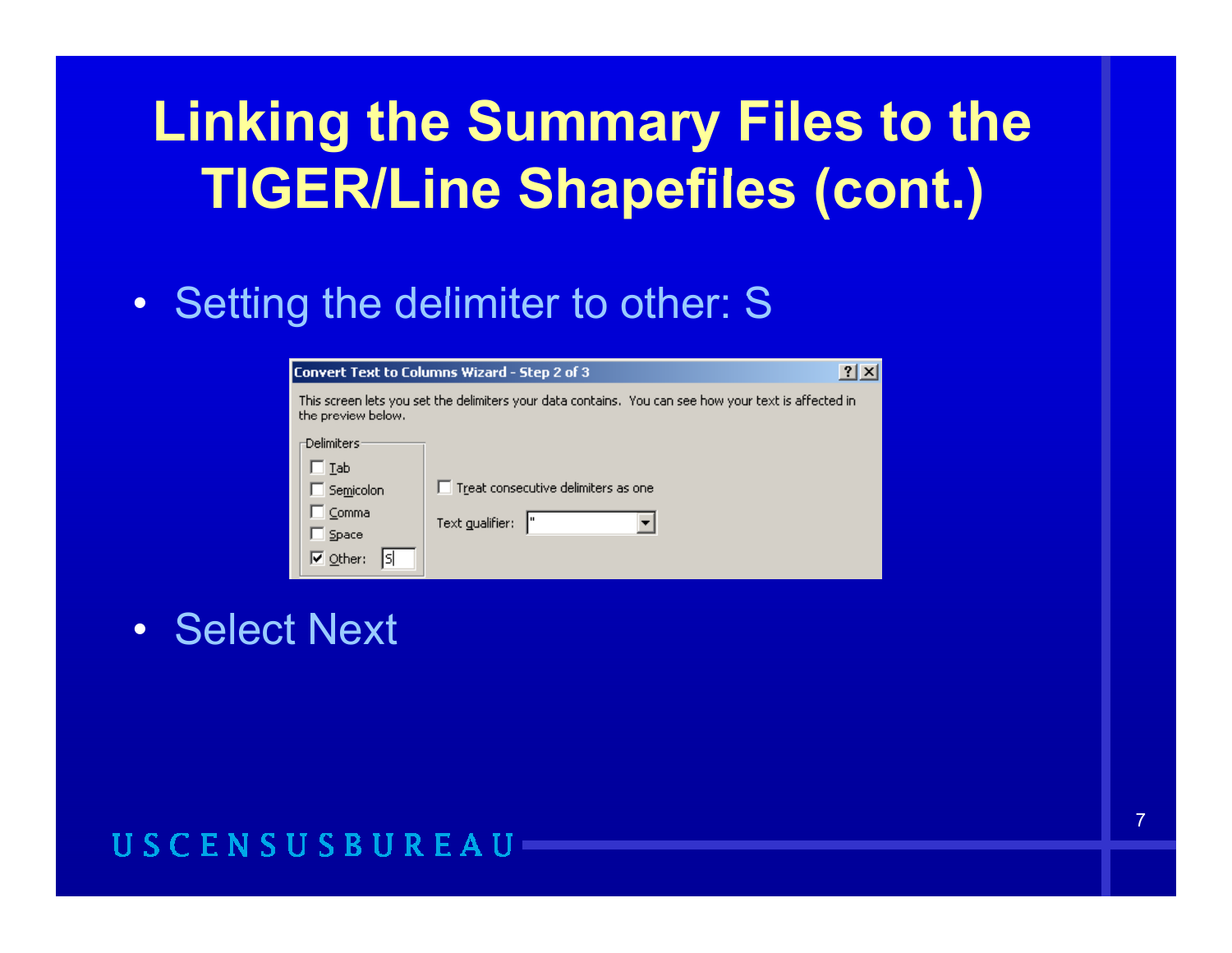• Click on the top of each new column in the data preview window and set them to Text using the Column Data Format buttons

| Convert Text to Columns Wizard - Step 3 of 3                                                                                                                                                                                                        |                              |        |  |  |  |  |  |  |
|-----------------------------------------------------------------------------------------------------------------------------------------------------------------------------------------------------------------------------------------------------|------------------------------|--------|--|--|--|--|--|--|
| This screen lets you select each column and set the Data Format.                                                                                                                                                                                    |                              |        |  |  |  |  |  |  |
| -Column data format :<br>$\degree$ General<br>'General' converts numeric values to numbers, date values to<br>$\sigma$ [Text]<br>dates, and all remaining values to text.<br>$\heartsuit$ Date:<br>MDY<br>Advanced<br>C Do not import column (skip) |                              |        |  |  |  |  |  |  |
| Destination:<br><b>\$A\$1</b>                                                                                                                                                                                                                       |                              | 專      |  |  |  |  |  |  |
| Data <u>p</u> review <sup>.</sup><br>Text<br>Text                                                                                                                                                                                                   |                              |        |  |  |  |  |  |  |
| Id<br>100000000 010010201001000                                                                                                                                                                                                                     |                              |        |  |  |  |  |  |  |
|                                                                                                                                                                                                                                                     |                              |        |  |  |  |  |  |  |
|                                                                                                                                                                                                                                                     | Cancel<br>$<$ Back<br>Next > | Einish |  |  |  |  |  |  |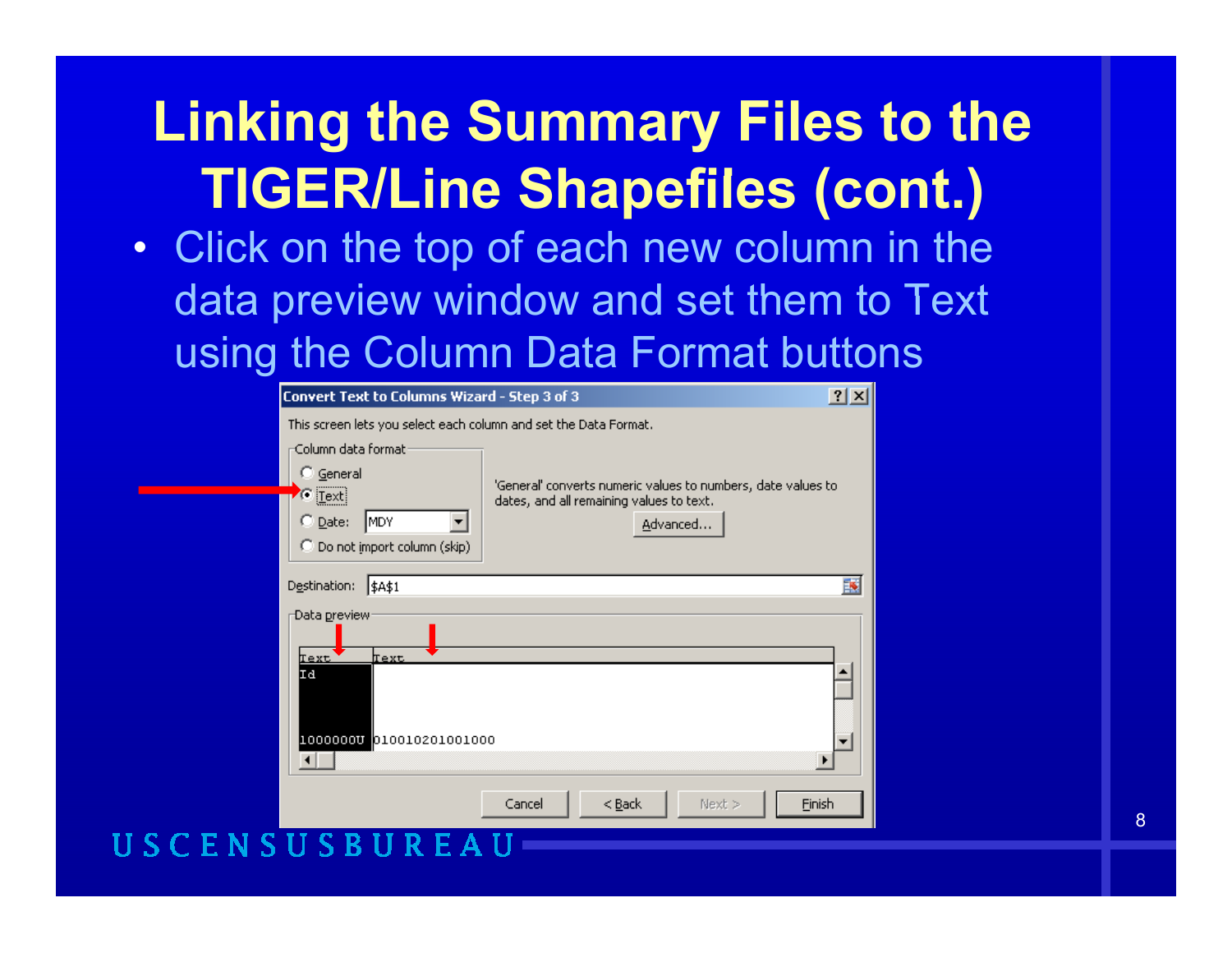- Click Finish
- Click OK (on the warning pop up)

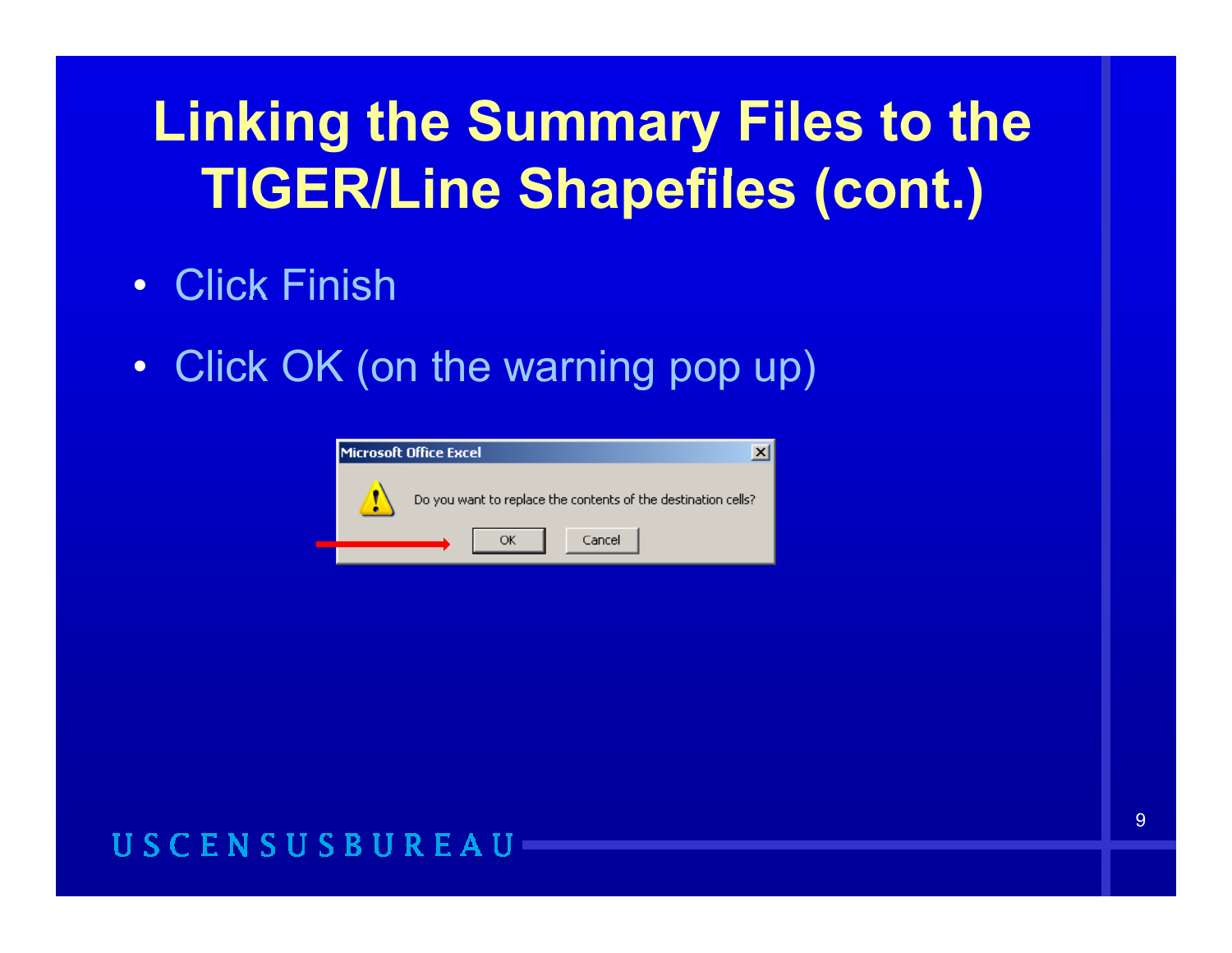• You now have a table with the GEOID that can be linked to the geography in the TIGER/Line shapefiles.

|    | $\overline{A}$ | B               |        | D                       | E                       |          |
|----|----------------|-----------------|--------|-------------------------|-------------------------|----------|
|    | lld            |                 | Total: | Total:                  | Total:                  | Total:   |
| 2  |                |                 |        | Population of one race: | Population of one race: | Populati |
| 3  |                |                 |        |                         | White alone             | Black or |
| 4  |                |                 |        |                         |                         |          |
| 5  | 1000000U       | 010010201001000 | 16     | 16                      | 13                      |          |
| 6  | 1000000U       | 010010201001001 | 40     | 40                      | 40                      |          |
| 7  | 1000000U       | 010010201001002 | 284    | 281                     | 278                     |          |
| 8  | 1000000U       | 010010201001003 | 47     | 47                      | 46                      |          |
| 9  | 1000000U       | 010010201001004 | 18     | 18                      | 18                      |          |
| 10 | 1000000U       | 010010201001005 | 73     | 73                      | 63                      |          |
| 11 | 1000000U       | 010010201001006 | 44     | 44                      | 40                      |          |
| 12 | 1000000U       | 010010201001007 | 157    | 157                     | 133                     |          |
| 13 | 1000000U       | 010010201001008 | 14     | 11                      | 11                      |          |
| 14 | 1000000U       | 010010201001009 | 0      | 0                       | 0                       |          |

#### GEOID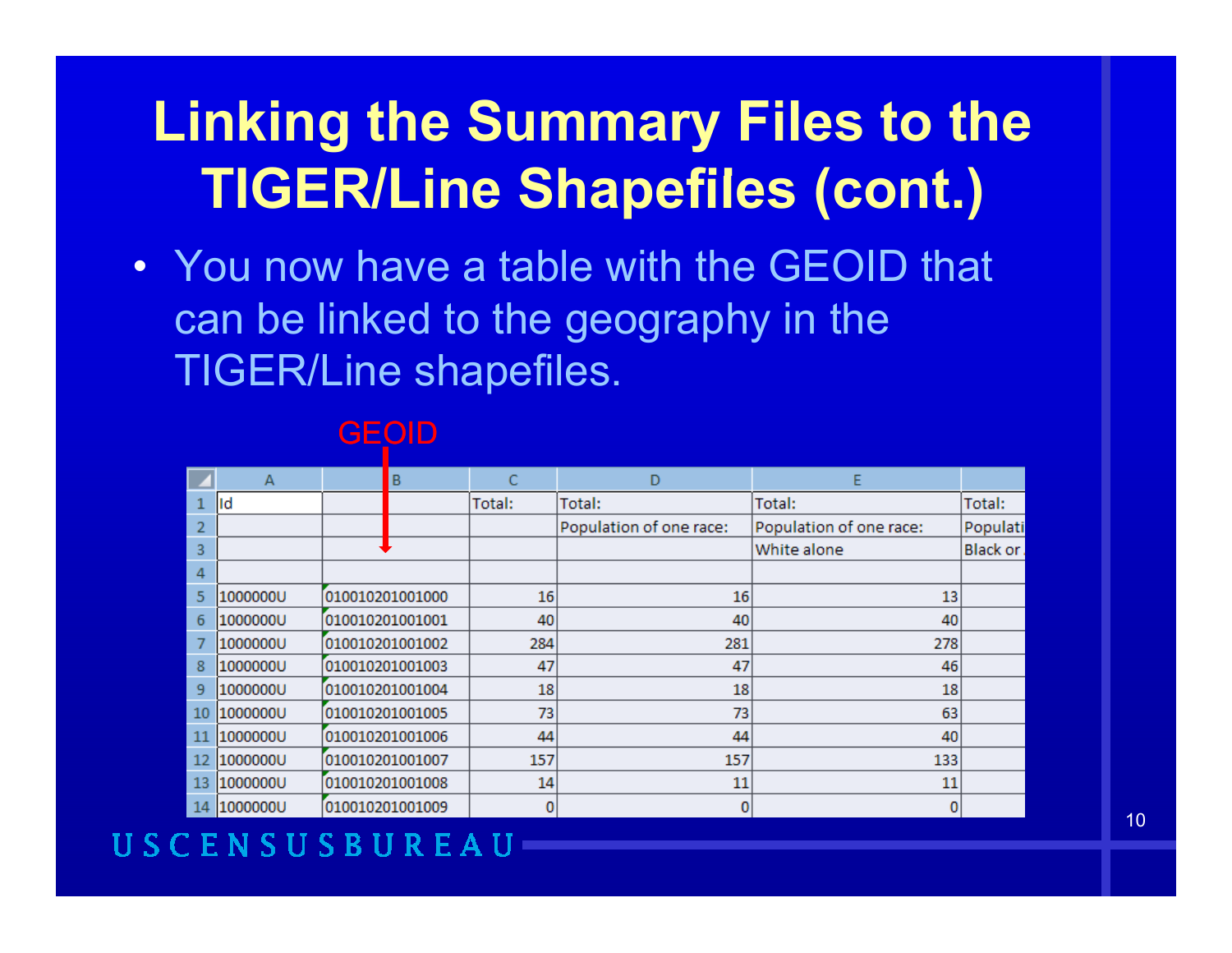- If you prefer to use the raw summary files, a Microsoft Access database shell will also be provided that includes the import specifications
- The native Access tools can then be used to extract a summary level and create the GEOID.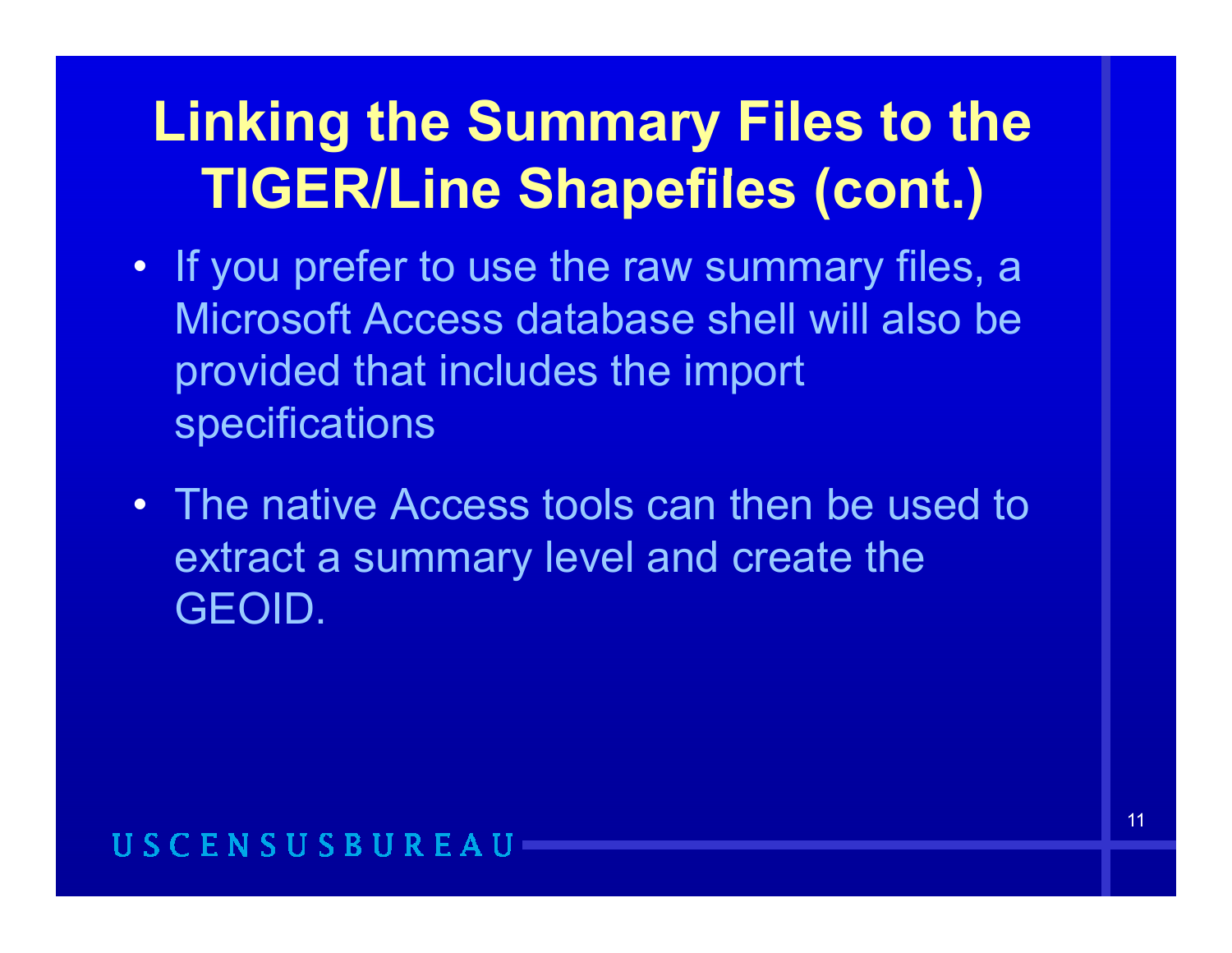• The shell will contain example tables and data dictionary files.

| <b>B</b>                                       | $\frac{\partial \mathbf{u}}{\partial \mathbf{u}}\cdot\mathbf{u}^{(n)}=\left(\mathbf{u}^{(n)}\cdot\mathbf{v}\right)\cdot\mathbf{v}^{(n)}$ |                                                                           |                        | PL2010_Access2000 : Database (Access 2000 file format) - Microsoft Access |                      |                                                                            |                                                                                       |                                                                           |                                                                              | $ \equiv$ $X$                    |
|------------------------------------------------|------------------------------------------------------------------------------------------------------------------------------------------|---------------------------------------------------------------------------|------------------------|---------------------------------------------------------------------------|----------------------|----------------------------------------------------------------------------|---------------------------------------------------------------------------------------|---------------------------------------------------------------------------|------------------------------------------------------------------------------|----------------------------------|
|                                                | Home                                                                                                                                     | Create                                                                    | <b>External Data</b>   | Acrobat<br>Database Tools                                                 |                      |                                                                            |                                                                                       |                                                                           |                                                                              | $\textcircled{\footnotesize{8}}$ |
| X<br>View<br>$\overline{\phantom{a}}$<br>Views | $\mathbb{R}$<br>$\frac{1}{2}$<br>the control<br>Paste<br>3<br>Clipboard <sup>1</sup>                                                     | $\,$ B<br>$\underline{\mathtt{U}}$<br>$\overline{I}$<br>$A - \mathcal{R}$ | 事事者<br>囲<br>里·<br>Font | 建建 197<br>三 三 <sup>ab</sup><br>应<br>Rich Text                             | a<br>Refresh<br>All- | $\Sigma$ Totals<br>E New<br>$\equiv$ Save<br>X Delete * IMore *<br>Records | $\frac{\hbar}{2}$<br>$\frac{Z}{\Delta}$<br><b>ABC</b> Spelling<br>$\frac{\Lambda}{2}$ | V Selection -<br>Advanced ~<br>Filter<br>Y Toggle Filter<br>Sort & Filter | $rac{a}{4ac}$<br>Ä<br>$\Rightarrow$<br>Find<br>$\lambda_{\vec{k}}$ -<br>Find |                                  |
| Tables                                         |                                                                                                                                          | $\bullet$ «                                                               |                        |                                                                           |                      |                                                                            |                                                                                       |                                                                           |                                                                              |                                  |
| 画                                              | Header                                                                                                                                   |                                                                           |                        |                                                                           |                      |                                                                            |                                                                                       |                                                                           |                                                                              |                                  |
| 噩                                              | PL_Geo_Header                                                                                                                            |                                                                           |                        |                                                                           |                      |                                                                            |                                                                                       |                                                                           |                                                                              |                                  |
| 蘁                                              | PL_Part1                                                                                                                                 |                                                                           |                        |                                                                           |                      |                                                                            |                                                                                       |                                                                           |                                                                              |                                  |
| 讍                                              | PL_Part2                                                                                                                                 |                                                                           |                        |                                                                           |                      |                                                                            |                                                                                       |                                                                           |                                                                              |                                  |
| 噩                                              | tables                                                                                                                                   |                                                                           |                        |                                                                           |                      |                                                                            |                                                                                       |                                                                           |                                                                              |                                  |
|                                                |                                                                                                                                          |                                                                           |                        |                                                                           |                      |                                                                            |                                                                                       |                                                                           |                                                                              |                                  |
|                                                |                                                                                                                                          |                                                                           |                        |                                                                           |                      |                                                                            |                                                                                       |                                                                           |                                                                              |                                  |
|                                                |                                                                                                                                          |                                                                           |                        |                                                                           |                      |                                                                            |                                                                                       |                                                                           |                                                                              |                                  |
|                                                |                                                                                                                                          |                                                                           |                        |                                                                           |                      |                                                                            |                                                                                       |                                                                           |                                                                              |                                  |
|                                                |                                                                                                                                          |                                                                           |                        |                                                                           |                      |                                                                            |                                                                                       |                                                                           |                                                                              |                                  |
|                                                |                                                                                                                                          |                                                                           |                        |                                                                           |                      |                                                                            |                                                                                       |                                                                           |                                                                              |                                  |
|                                                |                                                                                                                                          |                                                                           |                        |                                                                           |                      |                                                                            |                                                                                       |                                                                           |                                                                              |                                  |
|                                                |                                                                                                                                          |                                                                           |                        |                                                                           |                      |                                                                            |                                                                                       |                                                                           |                                                                              |                                  |
|                                                |                                                                                                                                          |                                                                           |                        |                                                                           |                      |                                                                            |                                                                                       |                                                                           |                                                                              |                                  |
| Ready                                          |                                                                                                                                          |                                                                           |                        |                                                                           |                      |                                                                            |                                                                                       |                                                                           |                                                                              | Num Lock<br>园                    |

#### R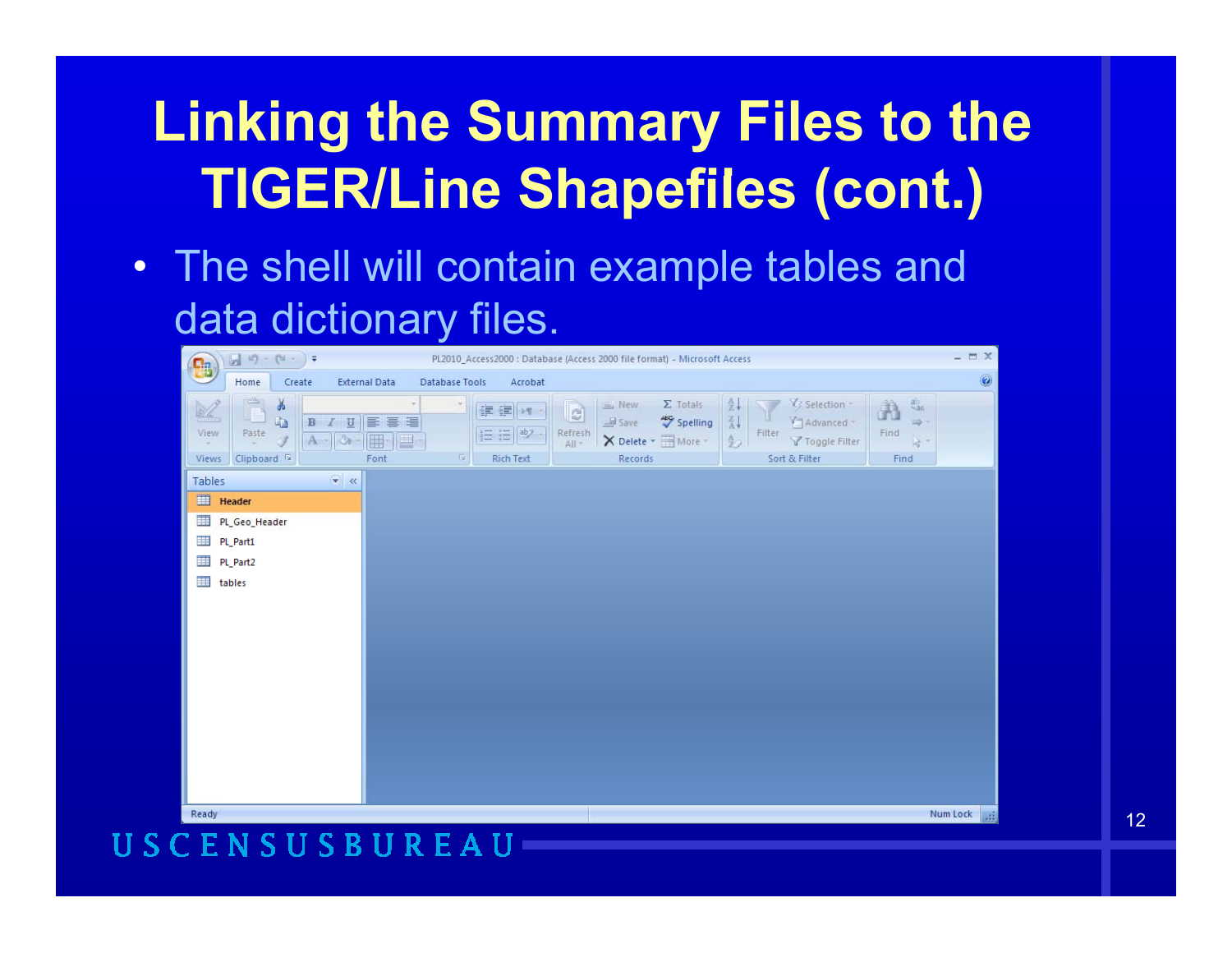• One data dictionary file will contain the demographic field header explanations.

| <b>STUBS</b>                                      | ×. | <b>ITEM</b> | $\rightarrow$ | <b>SEGMENT</b> | <b>ITEM POS</b> |
|---------------------------------------------------|----|-------------|---------------|----------------|-----------------|
| Total:                                            |    | P0010001    |               | P1             | 21              |
| Population of one race:                           |    | P0010002    |               | <b>P1</b>      | 30              |
| White alone                                       |    | P0010003    |               | P1             | 39              |
| <b>Black or African American alone</b>            |    | P0010004    |               | <b>P1</b>      | 48              |
| American Indian and Alaska Native alone           |    | P0010005    |               | P1             | 57              |
| Asian alone                                       |    | P0010006    |               | <b>P1</b>      | 66              |
| Native Hawaiian and Other Pacific Islander alone  |    | P0010007    |               | P1             | 75              |
| Some Other Race alone                             |    | P0010008    |               | P1             | 84              |
| Two or More Races:                                |    | P0010009    |               | P1             | 93              |
| Population of two races:                          |    | P0010010    |               | <b>P1</b>      | 102             |
| White; Black or African American                  |    | P0010011    |               | P1             | 111             |
| White; American Indian and Alaska Native          |    | P0010012    |               | P <sub>1</sub> | 120             |
| White; Asian                                      |    | P0010013    |               | P1             | 129             |
| White; Native Hawaiian and Other Pacific Islander |    | P0010014    |               | P <sub>1</sub> | 138             |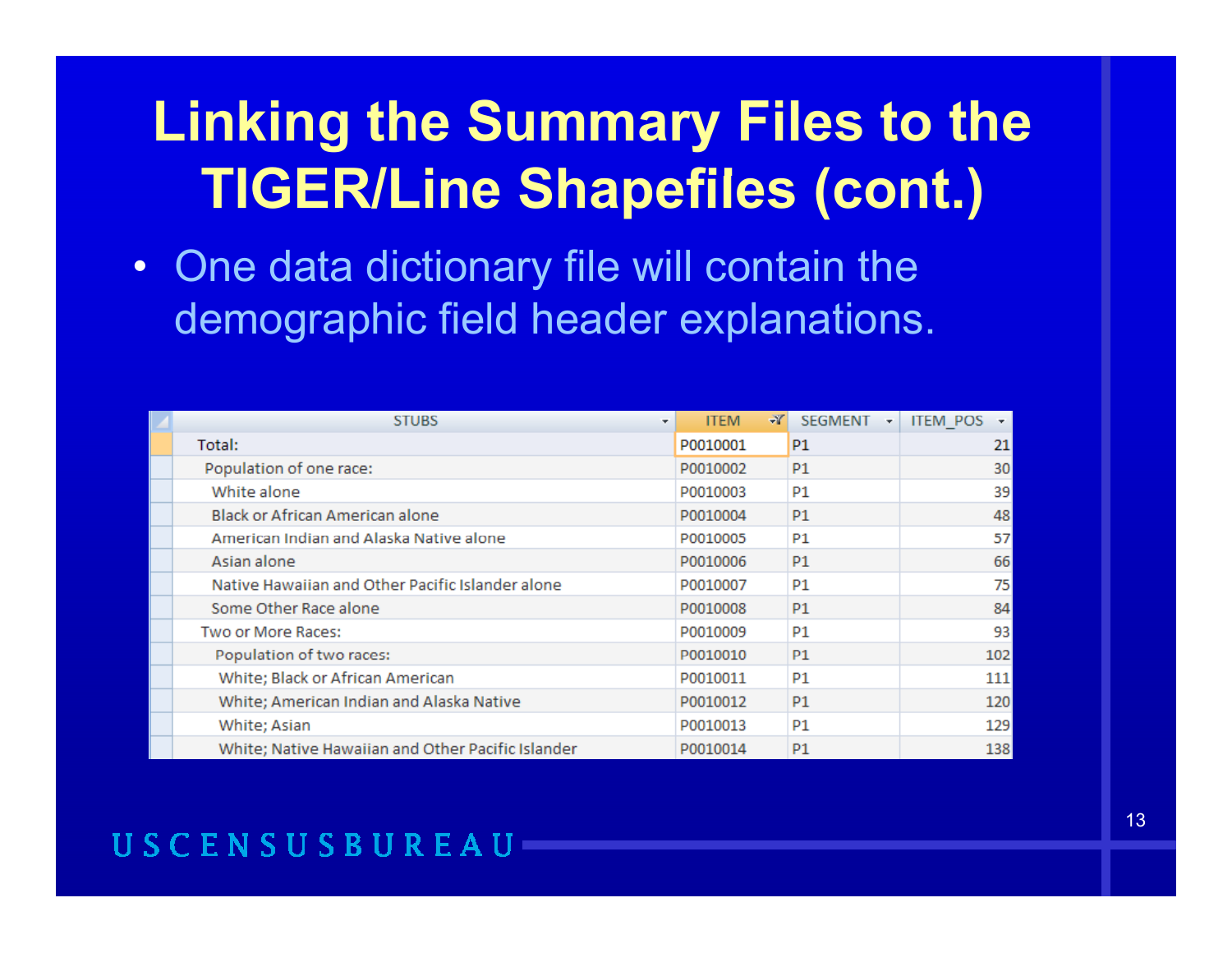• The other data dictionary file will contain the geographic field header explanations.

| FIELD_DESC<br>÷                               | FIELD NAME - FIELD LEN - |                |
|-----------------------------------------------|--------------------------|----------------|
| <b>File Identification</b>                    | <b>FILEID</b>            | 6              |
| State/US-Abbreviation (USPS)                  | <b>STUSAB</b>            | 2              |
| <b>Summary Level</b>                          | <b>SUMLEV</b>            | 3              |
| Geographic Component                          | <b>GEOCOMP</b>           | 2              |
| <b>Characteristic Iteration</b>               | <b>CHARITER</b>          | 3              |
| Characteristic Iteration File Sequence Number | <b>CIFSN</b>             | 2              |
| Logical Record Number                         | <b>LOGRECNO</b>          | 7              |
| Region                                        | <b>REGION</b>            | 1              |
| <b>Division</b>                               | <b>DIVISION</b>          | 1              |
| State (FIPS)                                  | <b>STATE</b>             | $\overline{2}$ |
| County                                        | <b>COUNTY</b>            | 3              |
| FIPS County Class Code                        | <b>COUNTYCC</b>          | 2              |
| County Size Code                              | <b>COUNTYSC</b>          | 2              |
| <b>County Subdivision (FIPS)</b>              | <b>COUSUB</b>            | 5              |
| FIPS County Subdivision Class Code            | <b>COUSUBCC</b>          | 2              |
| County Subdivision Size Code                  | <b>COUSUBSC</b>          | 2              |
| Place (FIPS)                                  | <b>PLACE</b>             | 5              |
| <b>FIPS Place Class Code</b>                  | <b>PLACECC</b>           | 2              |
| Place Size Code                               | <b>PLACESC</b>           | 2              |
| <b>Census Tract</b>                           | <b>TRACT</b>             | 6              |
| <b>Block Group</b>                            | <b>BLKGRP</b>            | 1              |
| <b>Block</b>                                  | <b>BLOCK</b>             | 4              |

#### USCENSUSBU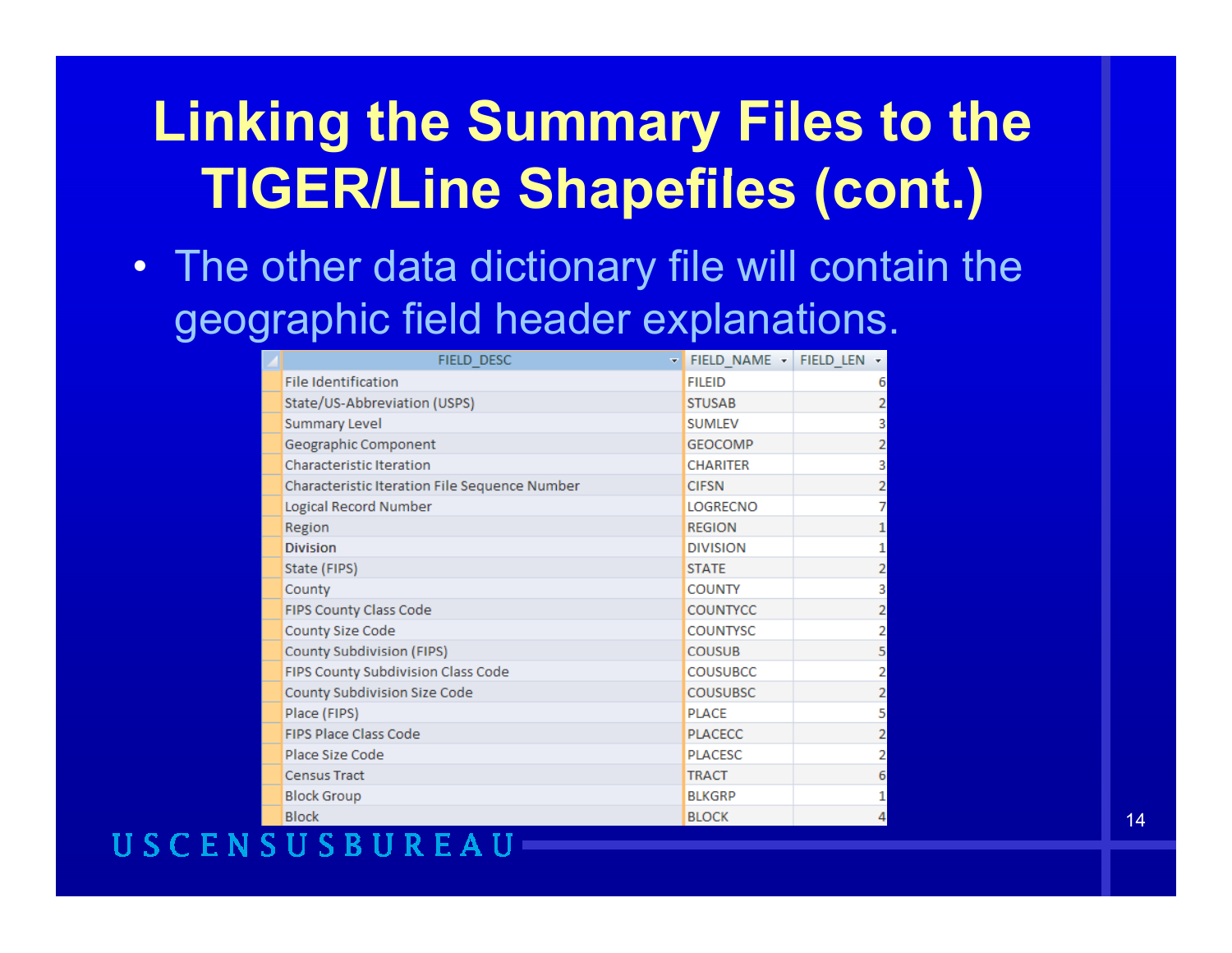• The import specifications will be embedded for each of the fixed length data text files provided.

| =8 | <b>Import/Export Specifications</b>                                                                                  |        |  |
|----|----------------------------------------------------------------------------------------------------------------------|--------|--|
|    | Import/Export Specifications:                                                                                        | Open   |  |
|    | .<br>PL Data Part 1 Import Specification<br>PL Data Part 2 Import Specification<br>PL GeoHeader Import Specification | Delete |  |
|    |                                                                                                                      | Cancel |  |
|    |                                                                                                                      |        |  |
|    |                                                                                                                      |        |  |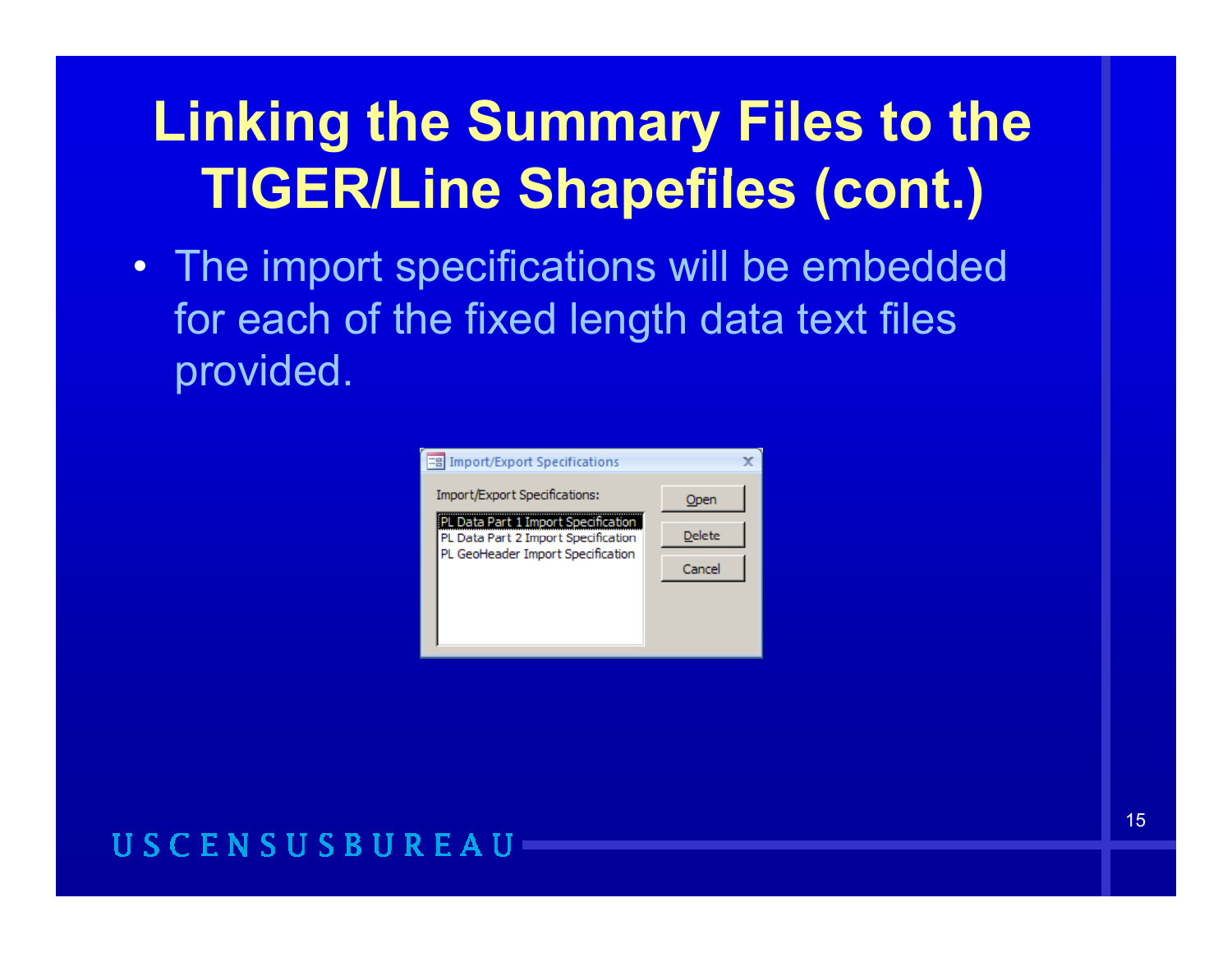• Once imported, the table relationships can be established using the LOGRECNO field.